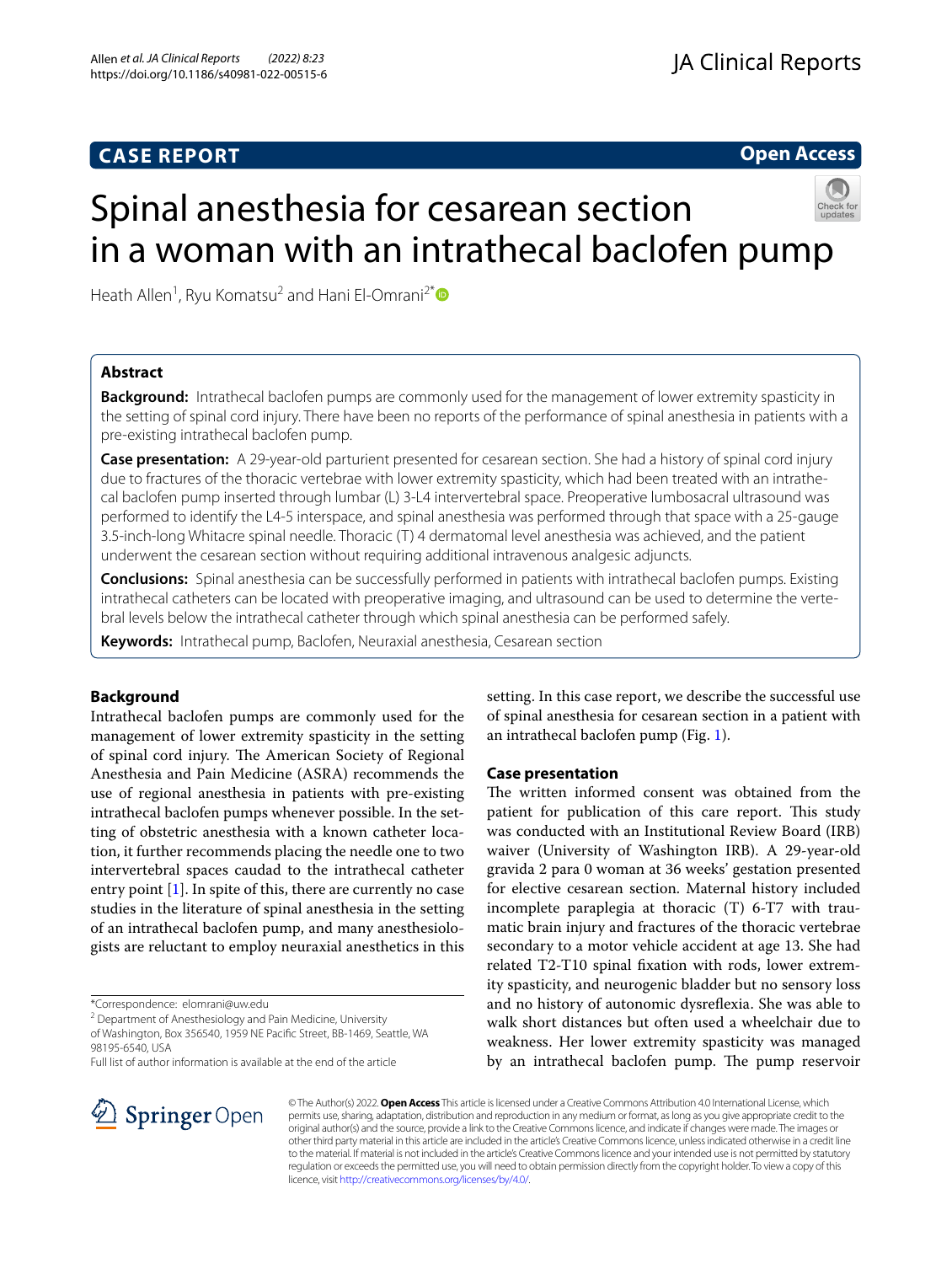

<span id="page-1-0"></span>was located subcutaneously in the right lower quadrant and a previously obtained abdominal x-ray showed the catheter traversing medially and entering the intrathecal space on the right of midline between the lumbar (L) 3 and L4 spinous processes and the tip of the catheter at the level of thoracic (T) 10 and T11 interspace in the midline. She also had a history of complex rectovaginal laceration status-post vaginal repair, with diverting colostomy and subsequent colostomy take down as well as a laparoscopic cholecystectomy. This history necessitated a cesarean section and predicted longer than normal operative times. The neurosurgeon who had placed the pump suggested neuraxial anesthesia placement on the left side L2-3 or L4-5. After discussing the risks and benefts of general versus regional anesthesia, the decision was made to proceed with spinal anesthesia.

Preoperative lumbosacral ultrasound was performed to identify the L4-5 interspace with a dural depth of approximately 5cm. After positioning the patient in the sitting position, her back was prepped and draped and her skin was localized with 1% lidocaine. A 20-gauge 1.25-inchlong introducer needle was inserted using a left paramedian approach at the L4-5 interspace. A 25-gauge 3.5-inch-long Whitacre spinal needle was inserted through the introducer and cerebrospinal fuid fowed freely from the needle. There were no difficulties with placement or paresthesia. Cerebrospinal fuid was aspirated and a mixture of 1.8 ml of 0.75% hyperbaric bupivacaine, 10 mcg fentanyl, 100 mcg morphine, 100 mcg epinephrine, and 25 mcg clonidine were injected into the intrathecal space. Blood pressure was measured with NIBP taken every minute after spinal with phenylephrine infusion initiated immediately with the spinal dose and titrated to maintain normotension.

After 5 min of spinal anesthesia placement, pinprick testing showed a bilateral T7 level block height which progressed to T4 level bilaterally after 15 min. The patient was comfortable for the entire 94-min procedure and no intravenous analgesic adjuncts were required. The baby was delivered uneventfully at a weight of 2.4 kg with an Apgar score 9 at 1 min and 9 at 5 min. Postoperatively, her sensation and lower extremity strength returned to baseline. Her postoperative pain was controlled with oral ibuprofen and acetaminophen. Her spasticity postoperatively was improved from baseline.

## **Discussion**

We were able to fnd two case reports of epidural anesthesia for vaginal delivery  $[2, 3]$  $[2, 3]$  $[2, 3]$  $[2, 3]$ , and one for postoperative pain management in patients with intrathecal baclofen pumps [\[4\]](#page-2-3), but found no reports of spinal anesthesia in patients with baclofen pumps.

We identifed multiple considerations related to spinal anesthesia in the setting of an intrathecal baclofen pump. First is the potential for damaging the intrathecal catheter. This would require surgical replacement as well as management of potentially life-threatening baclofen withdrawal. We were able to minimize this risk by identifying the location of the catheter on x-ray, and the corresponding intervertebral space with ultrasound. Second, there is a theoretical concern of introducing bacteria to the intrathecal catheter. This risk was mitigated with the use of sterile technique during spinal anesthesia placement. Third, there is a theoretical concern of drug interaction between the intrathecal baclofen and spinal medication. This concern is minimal given that there are no reports in the literature describing any interactions between baclofen and the drugs used in the spinal anesthetic. The baclofen catheter tip is conventionally placed in the thoracic region and the volume infused is commonly a fraction of a milliliter/day (in this patient 177 mcg/day or 0.35 mL/day). Total CSF volume in an average adult is 150 mL, and bulk fow and difusion of this very small volume of baclofen infusate is unlikely to have an efect on spinal medications.

Epidural placement in the setting of previous spinal procedures carries the risk of patchy block secondary to scar tissue in the epidural space; however, in the setting of spinal anesthesia, this is less likely to be a concern.